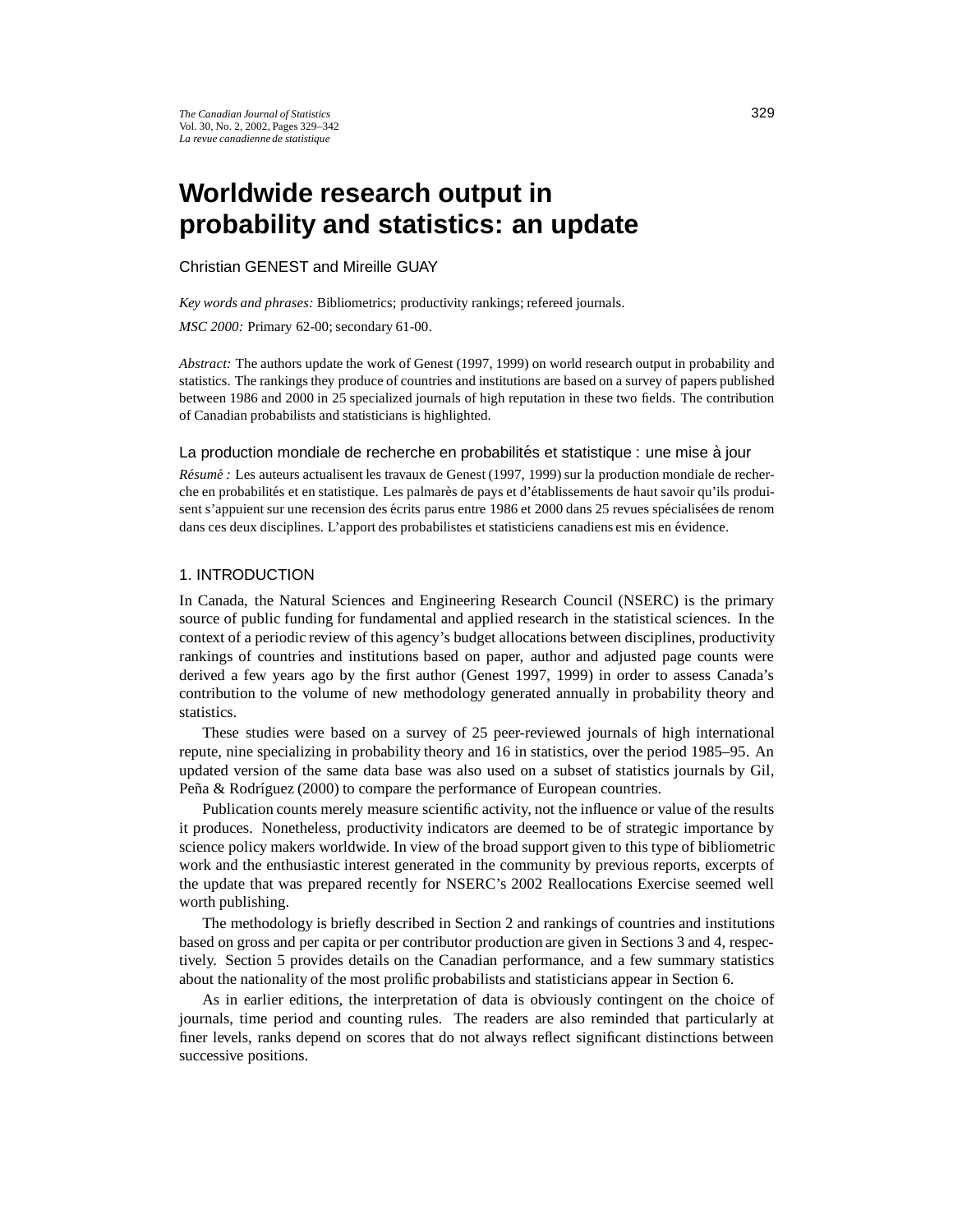# 330 GENEST & GUAY Vol. 30, No. 2

# 2. THE DATA

The data consist of all research articles published between 1986 and 2000 inclusively in the 25 international refereed journals listed in Table 1. The 16 statistics journals are those considered in Genest (1997), and the nine probability journals are those used by Genest (1999).

TABLE 1: Journals included in the study with the number of articles (ART), authors (AUT), distinct authors (DIS), countries (CTR), institutions (INS) and adjusted pages (PAG) published between 1986 and 2000;  $F$  is the scale factor used to convert the nominal number of pages published in each journal into PAG, the equivalent number of pages of *The Annals of Statistics* or of *The Annals of Probability*. This factor changed to 1.70 in 1999 for *Biometrics*.

| Journal                                              | ART  | <b>AUT</b> | <b>DIS</b> | <b>CTR</b> | <b>INS</b> | PAG   | $\overline{F}$ |
|------------------------------------------------------|------|------------|------------|------------|------------|-------|----------------|
| Advances in Applied Probability                      | 906  | 1530       | 946        | 44         | 410        | 16411 | 1.03           |
| Annales de l'I. H. P. : Probabilités et Statistiques | 403  | 640        | 453        | 32         | 182        | 8418  | 0.84           |
| <b>Annals of Applied Probability</b>                 | 448  | 817        | 567        | 33         | 254        | 10298 | 1.00           |
| Annals of Probability                                | 1331 | 2140       | 984        | 43         | 384        | 27823 | 1.00           |
| Journal of Applied Probability                       | 1445 | 2346       | 1476       | 53         | 597        | 16177 | 1.05           |
| Journal of Theoretical Probability                   | 585  | 911        | 588        | 41         | 305        | 9625  | 0.83           |
| Probability Theory and Related Fields                | 1223 | 1915       | 1075       | 46         | 423        | 24348 | 0.90           |
| <b>Stochastic Models</b>                             | 518  | 931        | 591        | 34         | 292        | 10717 | 1.00           |
| Stochastic Processes and their Applications          | 1330 | 2150       | 1319       | 44         | 527        | 23016 | 1.02           |
| <b>Annals of Statistics</b>                          | 1751 | 2897       | 1374       | 41         | 494        | 31185 | 1.00           |
| Annals of the Institute of Statistical Mathematics   | 804  | 1344       | 902        | 42         | 417        | 10877 | 0.94           |
| Australian & New Zealand Journal of Statistics       | 538  | 921        | 626        | 38         | 279        | 6964  | 1.14           |
| <b>Biometrics</b>                                    | 1959 | 3981       | 2314       | 52         | 742        | 23972 | 1.19           |
| <b>Biometrika</b>                                    | 1399 | 2504       | 1513       | 45         | 566        | 15253 | 1.18           |
| <b>Canadian Journal of Statistics</b>                | 667  | 1208       | 810        | 41         | 320        | 8302  | 1.06           |
| <b>International Statistical Review</b>              | 354  | 556        | 458        | 37         | 249        | 6200  | 1.21           |
| Journal of Multivariate Analysis                     | 1098 | 1838       | 1139       | 50         | 506        | 15780 | 0.84           |
| Journal of Statistical Planning and Inference        | 2102 | 3686       | 2289       | 59         | 825        | 27442 | 0.94           |
| Journal of the American Statistical Association      | 2361 | 4437       | 2356       | 52         | 739        | 37746 | 1.96           |
| Journal of the Royal Statistical Society Series B    | 654  | 1194       | 796        | 33         | 329        | 10882 | 1.15           |
| Scandinavian Journal of Statistics                   | 524  | 835        | 611        | 34         | 295        | 7143  | 1.06           |
| Statistica Neerlandica                               | 320  | 560        | 427        | 28         | 191        | 4537  | 1.02           |
| Statistica Sinica                                    | 582  | 1091       | 736        | 33         | 313        | 9724  | 1.07           |
| <b>Statistical Science</b>                           | 901  | 1231       | 822        | 28         | 296        | 10704 | 1.66           |
| <b>Technometrics</b>                                 | 634  | 1155       | 713        | 31         | 344        | 8258  | 1.54           |

The summary statistics presented in Table 1 are

- (i) *the number of articles* (ART) published in the journal, including discussions but excluding editorials, letters to the editors, book reviews, corrigenda, notices and the like;
- (ii) *the number of authors* (AUT), summed over all articles;
- (iii) *the number of distinct authors* (DIS), institutions (INS), and countries (CTR) represented in the journal;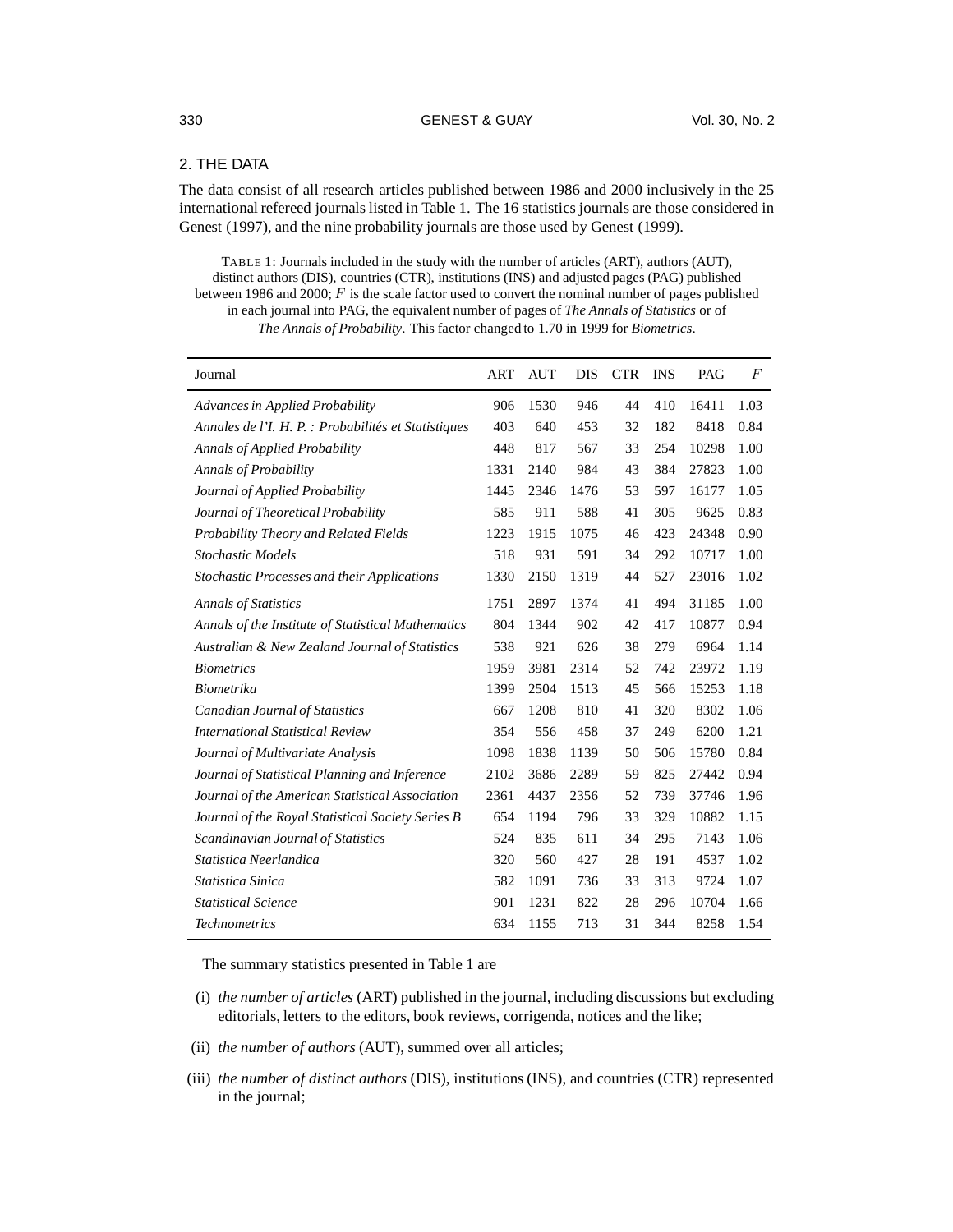(iv) *the number of pages* (PAG) of the journal devoted to research articles, multiplied by a conversion factor  $F$ , in order to make the printed surface of journal pages comparable to that of *The Annals of Statistics* and *The Annals of Probability*. The values of are of course the same as those given by Genest (1997, 1999), but the factor for *Biometrics* was increased from 1.19 to 1.70 as of 1999 to reflect a change in that journal's size.

Overall, the probability segment of the data base comprises 8189 articles, 146,833 (adjusted) pages, and 4594 distinct authors affiliated with 1173 separate institutions from 62 countries worldwide. As for the statistics segment of the study, it includes 16,648 articles, 234,969 (adjusted) pages, and 9631 distinct authors affiliated with 2255 separate institutions from 83 different countries. For simplicity, Czechoslovakia, Yugoslavia and the USSR were considered as undivided entities, and the two Germanies were counted as one. North and South Korea were also treated as a unified country, and Hong Kong was taken as part of Mainland China, but not Taiwan.

Genest (1997, 1999) indicated that his rankings were fairly insensitive to the inclusion or exclusion of statistics journalssponsored by national associations, with the exception of the *Journal of the American StatisticalAssociation* (JASA), whose volume is clearly too large to ignore. This remains true here. Concerning publications of the national statistical societies—and the *Annales de l'Institut Henri-Poincare´* in probability—it is actually worth pointing out that they have generally much greater individual, institutional and national diversity (as measured by the ratios DIS/AUT, CTR/ART and INS/ART derived from Table 1) than *The Annals of Probability* and *The Annals of Statistics*, which score lowest on the three counts. As might have been anticipated, perhaps, the journal of the International Statistical Institute has the highest ratios of all.

For additional discussion on the representativeness (and subjectivity) of the choice of journals, and on differences in the publishing habits of probabilists and statisticians, please refer to Genest (1997, 1999); Gil, Peña & Rodríguez (2000) provide additional insights. In interpreting the probability rankings, however, one should bear in mind the presence of a sizable bias against constituents, researchers and institutions of the former USSR, as the Soviet journal *Teoriya Veroyatnostei i Ee Primeneniya* had to be ignored for lack of authors' affiliations for part of the period considered.

## 3. NATIONAL RANKINGS

Tables 2–7 below compare the research productivity of world countries in probability and statistics in terms of their overall national output, their production per capita, and their performance relative to the number of contributors in each country. While each of the tables in Genest (1997, 1999) listed 25 entries, this number is reduced to 15 here, so that the results for the two disciplines could appear on the same page and be compared more easily.

All rankings are based on variable  $PAG^*$ . To compute its value for a given institution, a sum is taken, over all articles, of the number of adjusted pages of each paper times the number of its authors who list this institution as their primary affiliation; variable  $ART^{\star}$  is defined similarly. Summing over all institutions in a given country leads to the rankings described in this section; the tallies by institution are reported in Section 4.

To give a dynamic view of research productivity, rankings based on the variable  $PAG^*$  for the periods 1986–1990, 1991–1995, and 1996–2000 are provided. When such rankings also involved the number DIS of distinct contributors, that variable was summed over the appropriate period; note, however, that the variable POP refers to an average population figure for the 15-year period only.

Tables 2 and 3, based on variable  $PAG^*$ , list the 15 countries having the largest gross national production (GNP) in probability and statistics, respectively. In both fields, the first five positions are occupied by the same countries as in Genest (1997, 1999), and their ranks hardly vary over time. Note that rankings based on PAG,  $ART^*$  or  $ART$  would not affect the first places either.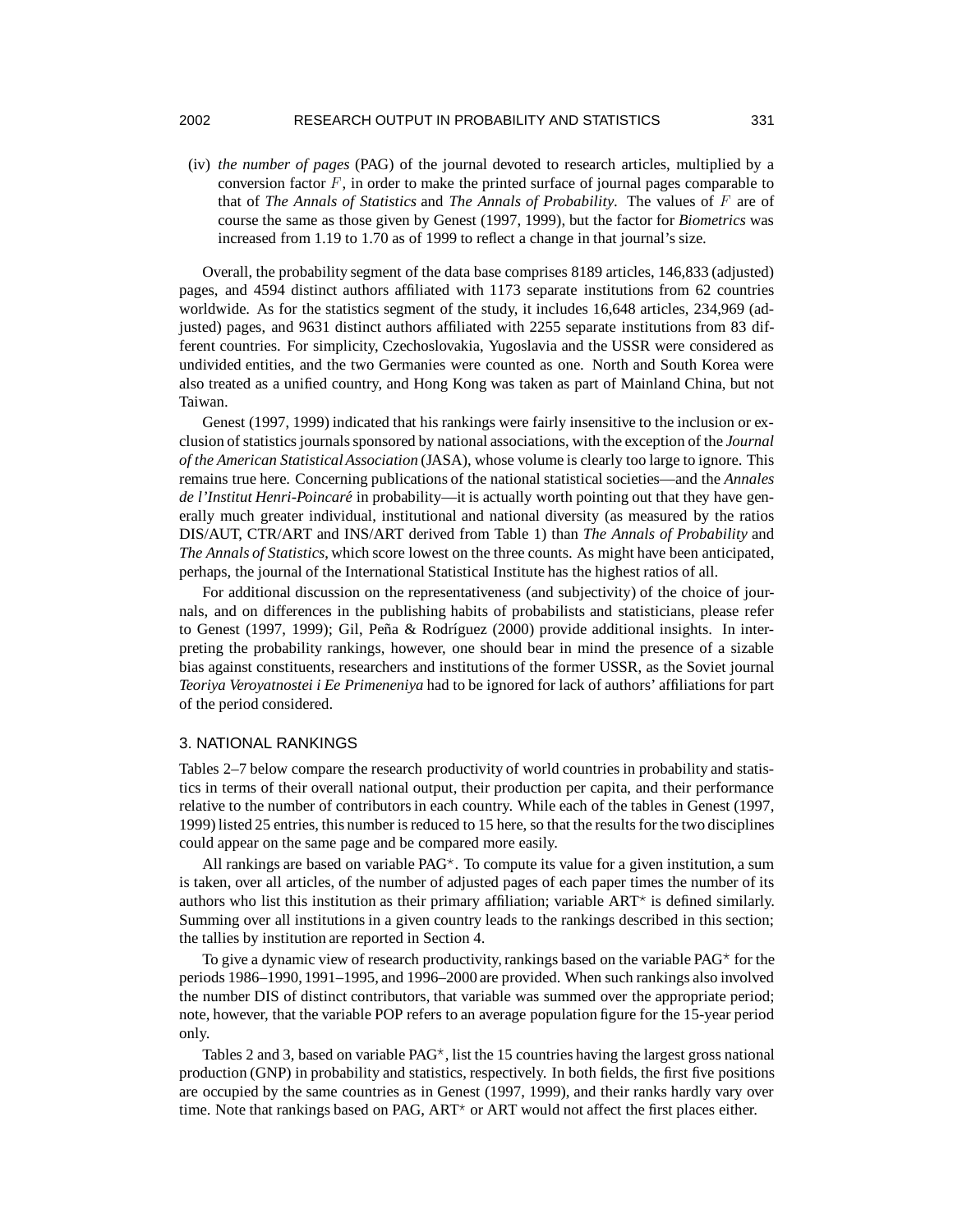| Rank<br>$86 - 00$ | Rank<br>$86 - 90$ | Rank<br>$91 - 95$ | Rank<br>$96 - 00$ | Country            | $PAG^{\star}$ | PAG   | $ART^{\star}$ | ART  |
|-------------------|-------------------|-------------------|-------------------|--------------------|---------------|-------|---------------|------|
| 1                 | 1                 | 1                 | 1                 | USA                | 95308         | 55478 | 4933          | 2960 |
| 2                 | 2                 | 2                 | 2                 | France             | 31468         | 20368 | 1506          | 982  |
| 3                 | 3                 | 3                 | 3                 | Germany            | 17551         | 11279 | 958           | 635  |
| $\overline{4}$    | 4                 | 4                 | $\overline{4}$    | UK                 | 13518         | 8555  | 798           | 523  |
| 5                 | 5                 | 5                 | 5                 | Canada             | 9933          | 5355  | 519           | 293  |
| 6                 | 9                 | 9                 | 6                 | Australia          | 6969          | 3974  | 458           | 271  |
| 7                 | 8                 | 7                 | 7                 | Israel             | 6910          | 3586  | 367           | 197  |
| 8                 | 6                 | 6                 | 12                | Japan              | 6708          | 4607  | 377           | 257  |
| 9                 | 7                 | 8                 | 9                 | <b>Netherlands</b> | 6333          | 3378  | 367           | 207  |
| 10                | 10                | 10                | 14                | Italy              | 5344          | 2521  | 279           | 140  |
| 11                | 14                | 12                | 8                 | USSR               | 5212          | 3018  | 268           | 163  |
| 12                | 21                | 11                | 10                | China              | 4434          | 2727  | 280           | 177  |
| 13                | 11                | 15                | 11                | Sweden             | 4340          | 3039  | 236           | 168  |
| 14                | 16                | 16                | 13                | Spain              | 3718          | 1659  | 205           | 94   |
| 15                | 18                | 13                | 15                | Switzerland        | 3374          | 2151  | 173           | 113  |

TABLE 2: Top 15 countries for gross national production (GNP) of research in probability from 1986 to 2000, inclusively. The ranks are based on variable PAG .

TABLE 3: Top 15 countries for gross national production (GNP) of research in statistics from 1986 to 2000, inclusively. The ranks are based on variable PAG .

| Rank<br>86-00  | Rank<br>$86 - 90$ | Rank<br>$91 - 95$ | Rank<br>$96 - 00$ | Country            | $PAG^*$ | PAG    | $ART^*$ | ART  |
|----------------|-------------------|-------------------|-------------------|--------------------|---------|--------|---------|------|
|                |                   |                   |                   |                    |         |        |         |      |
| 1              | 1                 | 1                 | 1                 | <b>USA</b>         | 223208  | 119589 | 14929   | 8345 |
| $\overline{c}$ | $\overline{c}$    | 2                 | $\overline{c}$    | Canada             | 32581   | 17643  | 2355    | 1320 |
| 3              | 3                 | 3                 | 3                 | UK                 | 27460   | 15481  | 1881    | 1125 |
| $\overline{4}$ | 4                 | 4                 | $\overline{4}$    | Australia          | 22189   | 11676  | 1536    | 847  |
| 5              | 6                 | 5                 | 5                 | Germany            | 17259   | 10582  | 1123    | 690  |
| 6              | 7                 | 7                 | 8                 | <b>Netherlands</b> | 11338   | 6249   | 700     | 398  |
| 7              | 9                 | 6                 | 6                 | France             | 10541   | 5475   | 673     | 349  |
| 8              | 5                 | 8                 | 11                | Japan              | 9697    | 6214   | 733     | 483  |
| 9              | 17                | 13                | 7                 | China              | 7441    | 3955   | 546     | 301  |
| 10             | 22                | 10                | 9                 | Taiwan             | 7021    | 3551   | 468     | 248  |
| 11             | 8                 | 9                 | 13                | India              | 6319    | 3287   | 587     | 315  |
| 12             | 21                | 12                | 10                | Spain              | 5445    | 2466   | 360     | 169  |
| 13             | 10                | 11                | 15                | Denmark            | 4934    | 2943   | 316     | 203  |
| 14             | 18                | 14                | 14                | Belgium            | 4369    | 1977   | 256     | 118  |
| 15             | 25                | 17                | 12                | Italy              | 4103    | 2174   | 260     | 141  |

Overall, the United States (USA), the United Kingdom (UK), Canada and Germany can be said to be very strong in both disciplines. France is another leading contributor in probability (2nd), while Australia is a major player in statistics (4th).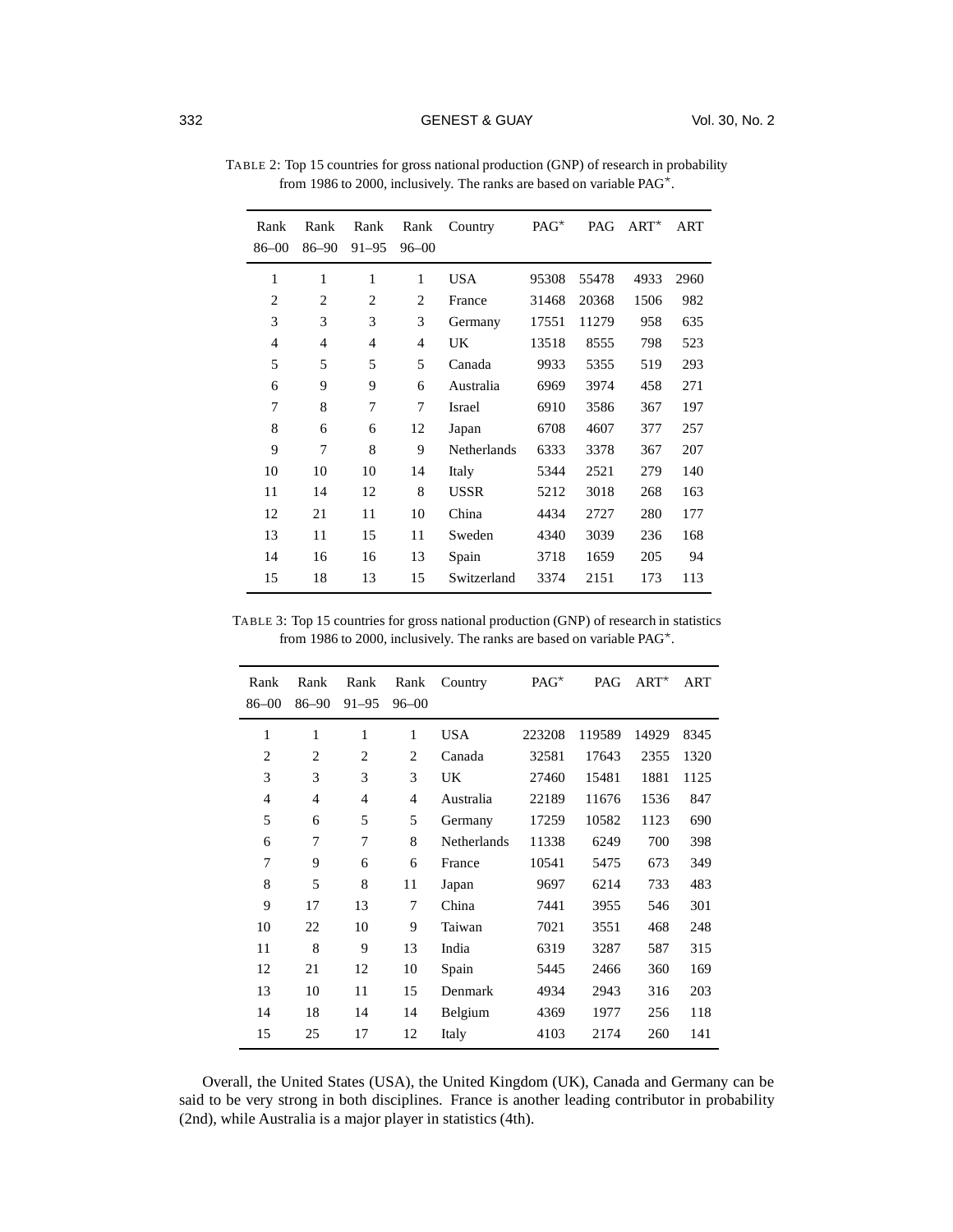### 2002 RESEARCH OUTPUT IN PROBABILITY AND STATISTICS 333

Comparing the periods 1986–90 and 1996–2000 in the field of probability, one can observe major improvements in the performance of China (which moved up 11 positions) and the USSR  $(+6)$ , but a relative decline of activity in Japan  $(-6)$ . Data not shown also reveal a resurgence of Taiwan (+7, from 26th to 19th) and a gradual descent of Hungary (-9, from 12th to 21st), Belgium  $(-5, 15$ th to 20th) and India  $(-4, 19$ th to 23rd) between the two periods.

In statistics, a comparison of the periods 1986–90 and 1996–2000 highlights important rises in productivity in Italy  $(+13)$ , Taiwan  $(+13)$ , Spain  $(+11)$ , and China  $(+10)$ , while Japan  $(-6)$ , Denmark  $(-5)$  and India  $(-5)$  were suffering losses. Of greatest concern, but not apparent in Table 3, is Poland's drop  $(-12, \text{ from } 12 \text{th to } 24 \text{th})$ . Other countries that lost ground include Norway  $(-7, 13$ th to 20th), Finland  $(-6, 15$ th to 21st), and Israel  $(-5,$  from 11th to 16th).

Since GNP figures tend to favour large (developed) countries, it may be useful to correct for population size, as is done in Tables 4 and 5. Most of the POP figures used to that end were excerpted from Kidron & Segal (1992). The results, which are once again consistent with earlier findings (Genest 1997, 1999), throw light on the exceptional contribution of smaller nations such as Israel (1st in probability, 5th in statistics), Denmark (9th, 3rd) and the Netherlands (5th, 7th), among others. Nonetheless, France continuesto fare well in probability(2nd) and in statistics, the representation of Australia, Canada and the USA (1st, 2nd, 4th) remains strong. Most countries actually make the two lists; exceptions among leading countries in probabilityare France (19th in statistics), Iceland (20th), Germany (17th), and Hungary (24th). Among top statistics producers, New Zealand is only 21st in probability; Finland is 18th, Belgium is 16th, and Taiwan 27th.

A comparison of the periods 1986–90 and 1996–2000 shows great improvements in probabilistic activity per capita both in Switzerland (+8) and Singapore (+12). The gradual rise in productivity in China and the USSR is clearly perceptible over time, but still leaves them 21st and 32nd respectively, for the period 1996–2000. Table 4 shows that Hungary lost eight positions (from 9th in 1986–90 to 17th in 1996–2000); meanwhile, Belgium lost four (11th to 15th), and India gained one on a per capita basis, though it ranks only 48th overall in the study period.

In statistics, it can be seen from Table 5 that New Zealand and Belgium both moved up five ranks, but that Taiwan and Singapore did even better, gaining ten and seven places, respectively. Other spectacular improvements, not documented in the table, include China (+12), Italy (+8) and Spain  $(+7)$ . On the other hand, Japan  $(-11)$ , Poland  $(-9)$ , India  $(-7)$  all lost ground, and a downward trend is perceptible in Denmark and Finland  $(-4$  each).

Finally, Tables 6 and 7 give rankings based on  $PAG^{\star}/DIS$ , i.e., taking into account the number of distinct contributors in each country. What is reflected here, therefore, is the national effort, as measured by the productivity of people working in probability or statistics research in a given country. Because denominators are sometimes small, these rankings tend to be dominated by small, internationally competitive groups rather than by large nations, as illustrated by Iceland's first rank in probability, but on the basis of a single contributor!

If a threshold of 50, say, is arbitrarily fixed for variable DIS, French probabilists are seen to be the most productive worldwide, followed by Americans, Swedes, Israeli and Swiss colleagues. In statistics, the top five positions would be occupied by Belgium, the USA, Canada, Denmark and Australia. Thus, although some of these countries train large numbers of researchers who sometimes go abroad or remain within the country but no longer publish after getting their degree, the productivity of their probabilists and statisticians is among the highest in the world, whether in terms of sheer output or on a per capita basis.

For Canadian readers, it should be mentioned that in Table 6, Canada ranks 16th, with 44.3 PAG<sup>\*</sup>/DIS, 23.9 PAG/DIS, 2.3 ART<sup>\*</sup>/DIS and 1.3 ART/DIS. As there were  $DIS = 224$  Canadian contributors to probability journals over the entire period, Canada would rank 10th when conditioning on  $DIS > 50$ . In the three sub-periods, Canada ranks 13th, 19th and 9th, respectively.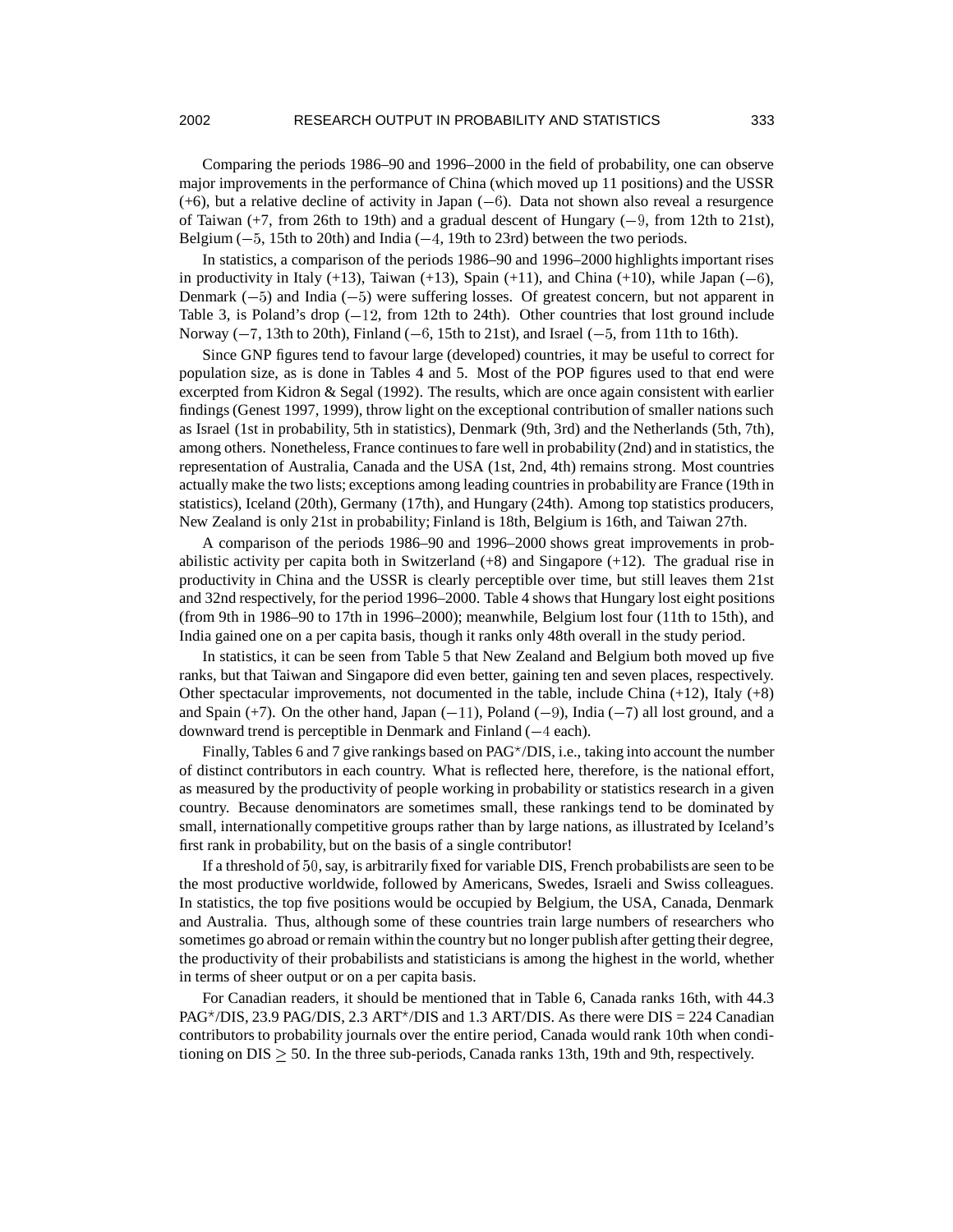# 334 **GENEST & GUAY** Vol. 30, No. 2

| Rank           | Rank           | Rank           | Rank      | Country     | PAG <sup>*</sup><br><b>POP</b> | PAG<br><b>POP</b> | $ART^*$<br><b>POP</b> | ART<br>POP |
|----------------|----------------|----------------|-----------|-------------|--------------------------------|-------------------|-----------------------|------------|
| $86 - 00$      | $86 - 90$      | $91 - 95$      | $96 - 00$ |             |                                |                   |                       |            |
| 1              | 1              | 1              | 1         | Israel      | 1502                           | 779               | 80                    | 43         |
| $\overline{2}$ | 7              | $\overline{4}$ | 2         | France      | 558                            | 361               | 27                    | 17         |
| 3              | $\overline{2}$ | 9              | 3         | Sweden      | 511                            | 358               | 28                    | 20         |
| $\overline{4}$ | 12             | 3              | 4         | Switzerland | 504                            | 321               | 26                    | 17         |
| 5              | 3              | 6              | 7         | Netherlands | 425                            | 227               | 25                    | 14         |
| 6              | 5              | 8              | 5         | Australia   | 408                            | 232               | 27                    | 16         |
| 7              | 6              | 5              | 10        | <b>USA</b>  | 379                            | 221               | 20                    | 12         |
| 8              | 8              | 7              | 8         | Canada      | 373                            | 201               | 20                    | 11         |
| 9              | $\overline{4}$ | 10             | 6         | Denmark     | 370                            | 241               | 22                    | 15         |
| 10             |                | $\overline{2}$ | 16        | Iceland     | 309                            | 269               | 23                    | 19         |
| 11             | 10             | 11             | 12        | Norway      | 279                            | 163               | 16                    | 10         |
| 12             | 14             | 12             | 11        | UK.         | 236                            | 149               | 14                    | 9          |
| 13             | 21             | 13             | 9         | Singapore   | 231                            | 136               | 14                    | 9          |
| 14             | 13             | 15             | 13        | Germany     | 221                            | 142               | 12                    | 8          |
| 15             | 9              | 16             | 17        | Hungary     | 213                            | 115               | 11                    | 6          |

TABLE 4: Top 15 countries for probability GNP per capita from 1986 to 2000, inclusively. The ranks are based on variable PAG /POP.

TABLE 5: Top 15 countries for statistics GNP per capita from 1986 to 2000, inclusively. The ranks are based on variable PAG /POP.

| Rank           | Rank           | Rank           | Rank           | Country     | PAG <sup>*</sup><br>POP. | PAG<br><b>POP</b> | $ART^*$<br><b>POP</b> | ART<br><b>POP</b> |
|----------------|----------------|----------------|----------------|-------------|--------------------------|-------------------|-----------------------|-------------------|
| $86 - 00$      | $86 - 90$      | $91 - 95$      | $96 - 00$      |             |                          |                   |                       |                   |
| 1              | 1              | $\overline{c}$ | 1              | Australia   | 1298                     | 683               | 90                    | 50                |
| $\overline{2}$ | 3              | 1              | $\overline{c}$ | Canada      | 1225                     | 663               | 89                    | 50                |
| 3              | $\overline{2}$ | $\overline{4}$ | 6              | Denmark     | 967                      | 577               | 62                    | 40                |
| 4              | 5              | 3              | 4              | <b>USA</b>  | 888                      | 476               | 59                    | 33                |
| 5              | $\overline{4}$ | 5              | 5              | Israel      | 862                      | 449               | 61                    | 33                |
| 6              | 8              | 7              | 3              | New Zealand | 788                      | 495               | 60                    | 37                |
| 7              | 6              | 8              | 7              | Netherlands | 761                      | 419               | 47                    | 27                |
| 8              | 7              | 6              | 8              | Norway      | 713                      | 433               | 47                    | 29                |
| 9              | 10             | 9              | 12             | UK          | 478                      | 270               | 33                    | 20                |
| 10             | 9              | 11             | 13             | Finland     | 449                      | 223               | 30                    | 15                |
| 11             | 14             | 12             | 9              | Belgium     | 441                      | 200               | 26                    | 12                |
| 12             | 11             | 15             | 14             | Sweden      | 350                      | 231               | 25                    | 17                |
| 13             | 21             | 16             | 11             | Taiwan      | 348                      | 176               | 23                    | 12                |
| 14             | 12             | 13             | 15             | Switzerland | 340                      | 198               | 23                    | 14                |
| 15             | 23             | 14             | 16             | Singapore   | 267                      | 146               | 18                    | 10                |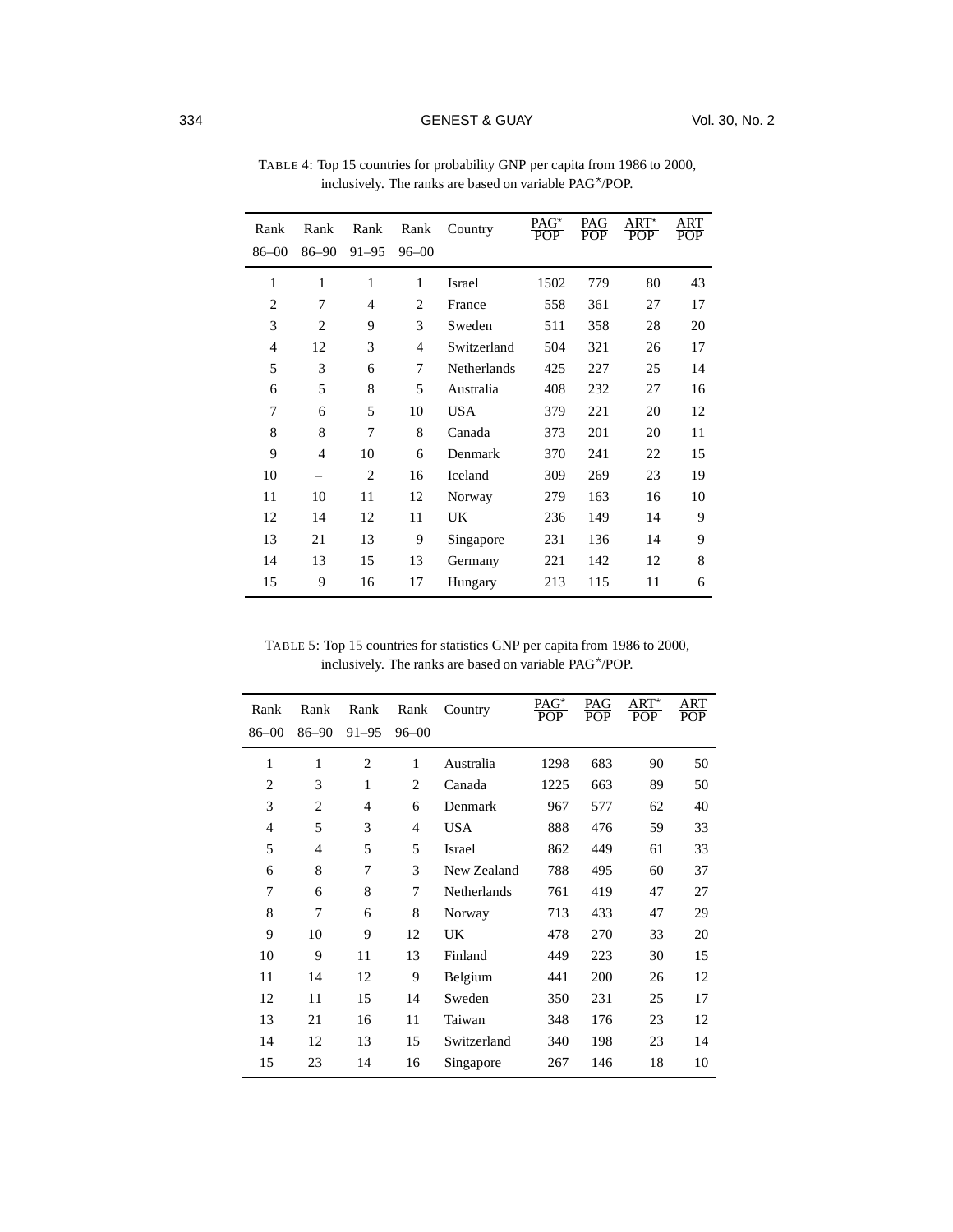| Rank           | Rank           | Rank           | Rank           | Country     | PAG*<br>DIS | PAG<br>DIS | $ART^*$<br>DIS | ART<br>DIS | <b>DIS</b> |
|----------------|----------------|----------------|----------------|-------------|-------------|------------|----------------|------------|------------|
| $86 - 00$      | $86 - 90$      | $91 - 95$      | $96 - 00$      |             |             |            |                |            |            |
| 1              |                | 1              | 39             | Iceland     | 92.8        | 80.8       | 7.0            | 5.8        | 1          |
| $\overline{2}$ | $\overline{2}$ | 5              | 10             | Hungary     | 66.3        | 35.7       | 3.4            | 1.9        | 34         |
| 3              | 35             | 20             | 1              | Chili       | 60.7        | 28.9       | 3.6            | 1.7        | 10         |
| $\overline{4}$ | 5              | 6              | $\overline{4}$ | France      | 58.4        | 37.8       | 2.8            | 1.8        | 539        |
| 5              | 7              | $\overline{4}$ | 5              | <b>USA</b>  | 57.6        | 33.5       | 3.0            | 1.8        | 1655       |
| 6              | 11             | 24             | $\overline{2}$ | Sweden      | 56.4        | 39.5       | 3.1            | 2.2        | 77         |
| 7              | $\overline{4}$ | 10             | 8              | Israel      | 54.0        | 28.0       | 2.9            | 1.5        | 128        |
| 8              | 6              | 3              | 6              | Brazil      | 53.7        | 26.4       | 3.2            | 1.7        | 41         |
| 9              | 12             | 7              | 3              | Switzerland | 52.7        | 33.6       | 2.7            | 1.8        | 64         |
| 10             | 9              | 15             | 13             | UK.         | 47.9        | 30.3       | 2.8            | 1.9        | 282        |
| 11             | 18             | 16             | 12             | Australia   | 46.5        | 26.5       | 3.1            | 1.8        | 150        |
| 12             | 29             | 11             | 20             | Austria     | 46.2        | 24.8       | 3.1            | 1.8        | 29         |
| 13             | 16             | 22             | $\tau$         | Germany     | 45.1        | 29.0       | 2.5            | 1.6        | 389        |
| 14             | 1              | 21             | 11             | Spain       | 44.8        | 20.0       | 2.5            | 1.1        | 83         |
| 15             | 3              | 2              | 23             | Mexico      | 44.4        | 21.0       | 2.2            | 1.1        | 17         |

TABLE 6: Top 15 countries for probability GNP per national contributor from 1986 to 2000, inclusively. The ranks are based on variable PAG<sup>\*</sup>/DIS.

TABLE 7: Top 15 countries for statistics GNP per national contributor from 1986 to 2000, inclusively. The ranks are based on variable PAG\*/DIS.

| Rank<br>$86 - 00$ | Rank<br>$86 - 90$ | Rank<br>$91 - 95$ | Rank<br>$96 - 00$ | Country        | $PAG^*$<br>DIS | PAG<br>DIS | $ART^*$<br>DIS | ART<br><b>DIS</b> | <b>DIS</b> |
|-------------------|-------------------|-------------------|-------------------|----------------|----------------|------------|----------------|-------------------|------------|
| 1                 | 1                 | 1                 | 2                 | Argentina      | 81.9           | 38.0       | 4.5            | 2.2               | 14         |
| $\overline{2}$    | 14                | $\overline{2}$    | 1                 | Belgium        | 56.0           | 25.3       | 3.3            | 1.5               | 78         |
| 3                 | $\overline{4}$    | $\overline{4}$    | 4                 | USA            | 49.0           | 26.3       | 3.3            | 1.8               | 4552       |
| $\overline{4}$    | $\qquad \qquad -$ | 16                | 3                 | Uruguay        | 46.3           | 21.8       | 2.8            | 1.3               | 4          |
| 5                 | 6                 | 8                 | 11                | Canada         | 44.5           | 24.1       | 3.2            | 1.8               | 732        |
| 6                 | $\overline{2}$    | 5                 | 13                | Denmark        | 44.5           | 26.5       | 2.9            | 1.8               | 111        |
| 7                 | 3                 | 6                 | 8                 | Australia      | 44.4           | 23.4       | 3.1            | 1.7               | 500        |
| 8                 | 19                | 7                 | 7                 | Czechoslovakia | 41.7           | 22.0       | 2.5            | 1.3               | 20         |
| 9                 | 8                 | 10                | 9                 | UK             | 41.6           | 23.5       | 2.9            | 1.7               | 660        |
| 10                | 13                | 9                 | 6                 | Germany        | 41.1           | 25.2       | 2.7            | 1.6               | 420        |
| 11                | 7                 | 14                | 5                 | Finland        | 39.4           | 19.6       | 2.6            | 1.3               | 57         |
| 12                | 11                | 13                | 14                | Israel         | 38.9           | 20.3       | 2.7            | 1.5               | 102        |
| 13                | 18                | 3                 | 24                | Ireland        | 36.7           | 20.9       | 2.6            | 1.5               | 18         |
| 14                | 28                | 12                | 18                | Taiwan         | 35.6           | 18.0       | 2.4            | 1.3               | 197        |
| 15                | 9                 | 19                | 17                | Netherlands    | 34.5           | 19.0       | 2.1            | 1.2               | 329        |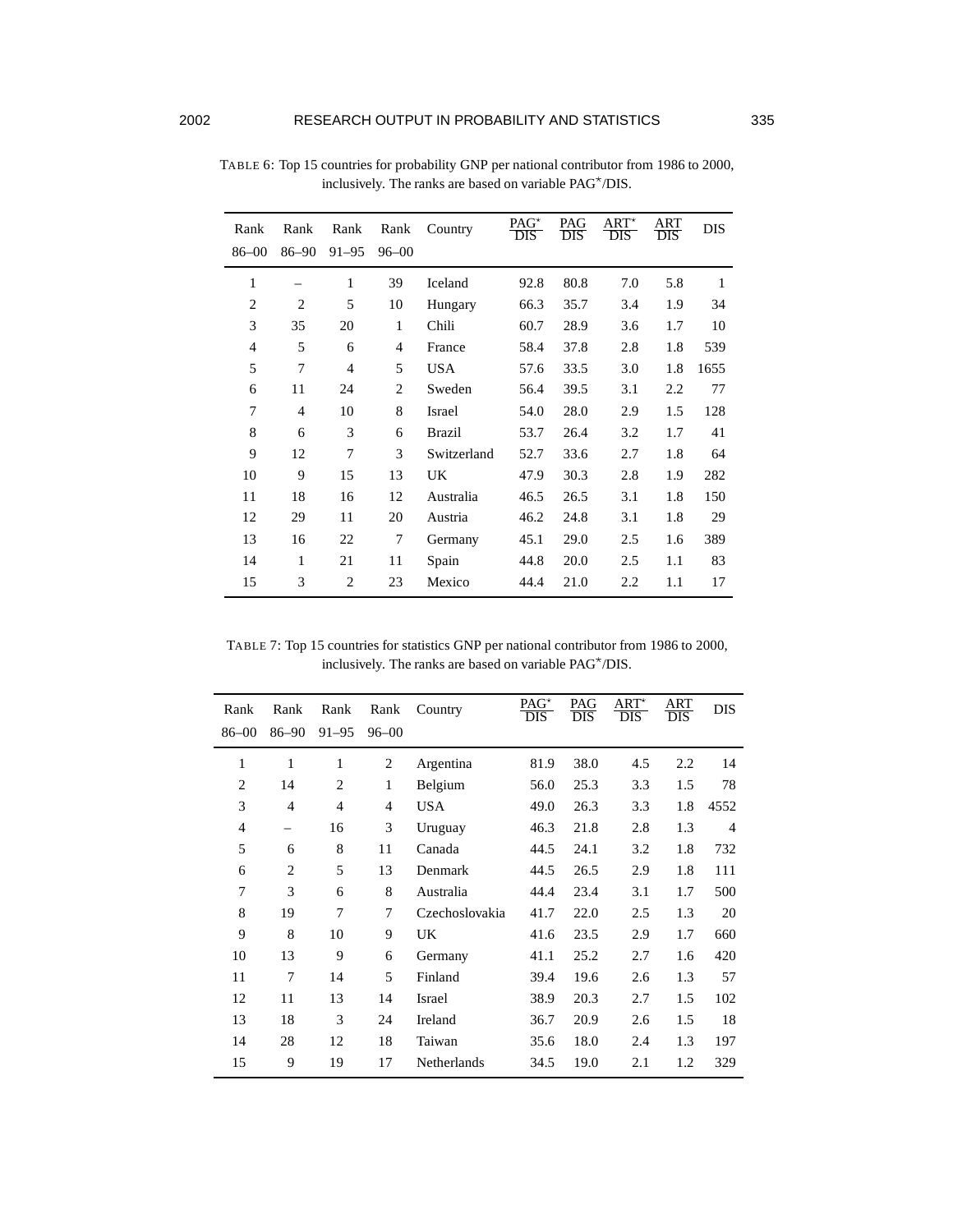# 4. INSTITUTIONAL RANKINGS

Tables 8 and 9 identify the 15 institutions most prolific in probability and statistics. The rankings are again those induced by variable  $PAG^*$ . Except for Bell Labs (combined with AT&T), they are all universities or research centres affiliated with universities. Seven institutions, all of them in the US, make both lists: Cornell (2nd in probability, 11th in statistics), Bell Labs (3, 9), the University of California at Berkeley (4, 4), Stanford University (7, 2), the University of Wisconsin at Madison (8, 6), the University of Washington (11, 5), and the University of California at Los Angeles (13, 12).

Among the 16 institutions that are among the 15 most prolific in only one field, seven are non-American (2 French, 1 Australian, 1 Canadian, 1 English, 1 Israeli, 1 Spanish); five of them appear in the probability list, Table 8. The American domination of the statistics scene is further illustrated by the fact that 39 of the 50, or 55 of the 100, most prolific research institutionsin that field are US-based. This compares with 29/50 and 45/100 in probability.

In probability, Université de Paris VI has by far the largest number of contributors, and has been the most prolific throughout the survey period. Other institutions won or lost a few positions over time. However, the improvement in the overall production of Columbia University is rather remarkable (32nd in 1986–90, 9th in 1996–2000); the reduced performances of the University of Washington (from 7th to 48th) and of the University of North Carolina (UNC, 9th to 30th) are also noteworthy.

In statistics, Harvard School of Public Health (SPH, Dana Farber Cancer Institute included) is at the top of the heap. Since it shares several researchers with Harvard University, the two should arguably be combined, which would make it first worldwide with  $10618$  PAG<sup> $\star$ </sup>. Likewise, pooling the data for the Fred Hutchinson Cancer Research Center (27th) and the University of Washington would put them second overall, with  $8808$  PAG<sup>\*</sup>. Note that the University of Michigan and Texas A&M both gained 16 positions over the recent years, while the contribution to statistics from Bell Labs  $(-23)$  declined considerably in volume during the same period. With Stanford and Berkeley ranked among the top seven, both in probability and statistics, the San Francisco Bay area remains the most obvious stronghold of research activity in the statistical sciences between 1986 and 2000.

Tables 10 and 11 show rankings of institutions based on the ratio  $PAG^{\star}/DIS$ , which provides a measure of the intensity of the research activity (or at least the success at publishing) of researchers claiming a given affiliation. These people are typically faculty members, graduate students, postdoctoral fellows and long-term visitors, but it should be emphasized that they are not necessarily all probabilists or statisticians (e.g., they could be biologists or medical people co-authoring a paper in *Biometrics*), nor are they all based in departments of mathematics or statistics.

To avoid distortions, the results are shown only for those institutions that had at least ten distinct contributors in probability or 15 in statistics in the 15 years spanned by the survey. These conditions make the results roughly comparable between disciplines. In total, 165 institutions meet this criterion for probability, and 202 for statistics.

Interestingly, only two universities (Cornell and Carleton) make the two short lists. In probability, seven institutions are American, two are Canadian, and Australia, France, Germany, Hungary, Spain, and Sweden have one representative each. In statistics, there are 11 US schools, and four other countries have one university each: Australia, Belgium, Canada, and Denmark. Note that in statistics, only two institutions actually have fewer than 20 contributors (Northwestern University and Limburgs Universitair Centrum). Under the stricter condition  $DIS \geq 20$ , the 14th and 15th entries would be the University of Illinois at Urbana-Champaign and Indiana University.

A comparison of Table 11 to Table 9 of Genest (1997), in which DIS  $\geq 9$ , shows a significant overlap of ten entries in the top 15. Although the equivalent of Table 10 was based on  $DIS \geq 5$ in Genest (1999), ten of the first 15 entries are the same there, too. Looking further down the list, there are 22 US schools among the 50 institutions most productive in probability, and 39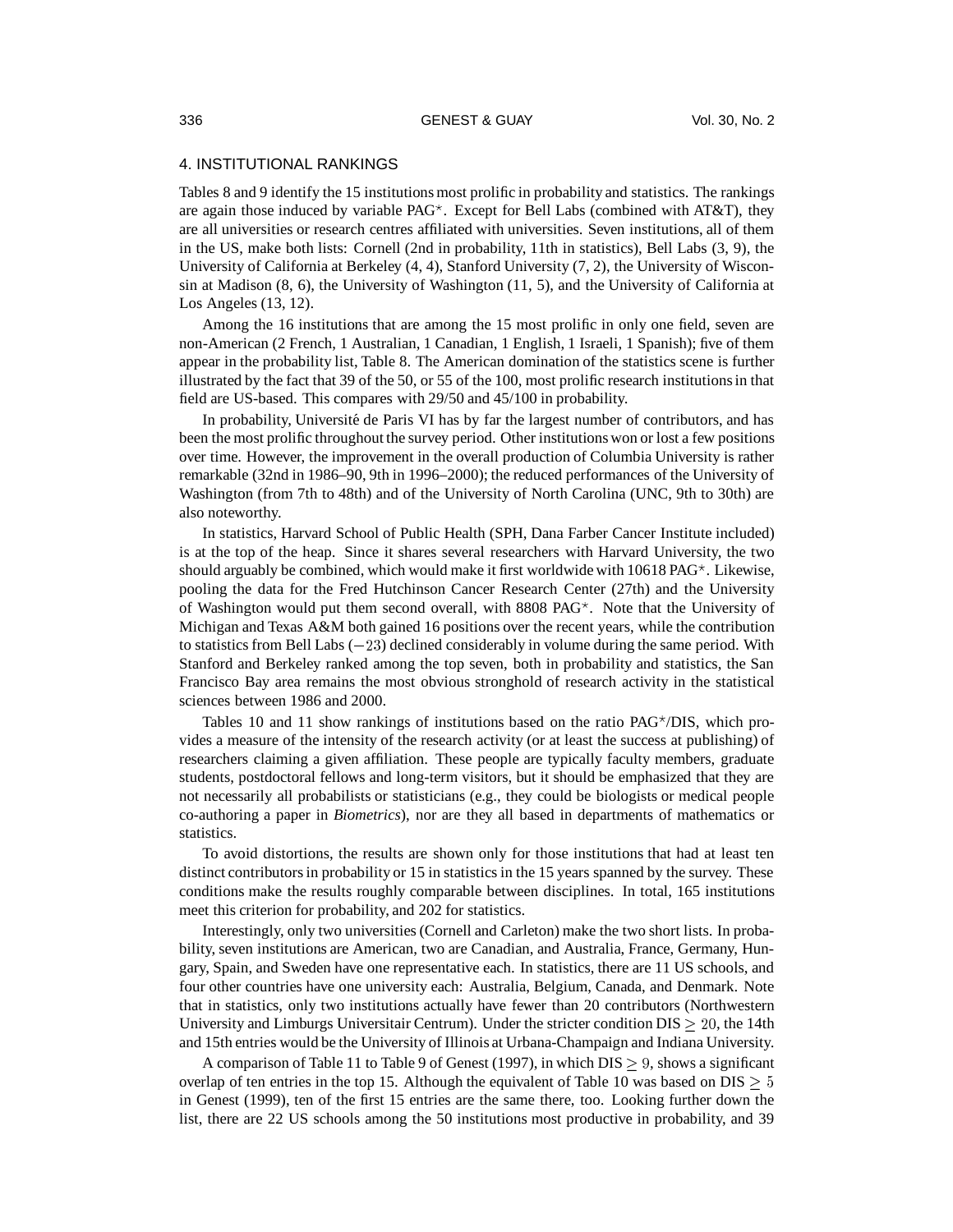l.

among the top 100. In statistics, the proportions of American institutions are 31/50 and 53/100. By comparison, the ratios for Canada are 6/50 or 13/100 in statistics, but only 2/50 and 5/100 in probability.

| Rank           | Rank  | Rank         | Rank           | Institution            | $PAG^*$ | PAG  | $ART^{\star}$ | ART | <b>DIS</b> |
|----------------|-------|--------------|----------------|------------------------|---------|------|---------------|-----|------------|
| $86 - 00$      | 86-90 | $91 - 95$    | $96 - 00$      |                        |         |      |               |     |            |
| 1              | 1     | $\mathbf{1}$ | 1              | Univ. Paris VI         | 8333    | 5664 | 406           | 279 | 116        |
| $\overline{2}$ | 3     | 2            | $\overline{2}$ | Cornell Univ.          | 5704    | 3084 | 244           | 133 | 55         |
| 3              | 2     | 3            | 6              | <b>Bell Labs</b>       | 4976    | 2559 | 231           | 121 | 81         |
| 4              | 4     | 6            | 3              | U. Cal. Berkeley       | 4291    | 2557 | 234           | 142 | 67         |
| 5              | 5     | 4            | 5              | Technion               | 3740    | 1983 | 177           | 98  | 57         |
| 6              | 8     | 11           | $\overline{4}$ | Univ. Paris XI         | 3233    | 2076 | 136           | 90  | 58         |
| 7              | 11    | 5            | 17             | Stanford Univ.         | 2886    | 1624 | 134           | 75  | 49         |
| 8              | 15    | 7            | 8              | U. Wisc. Madison       | 2765    | 1424 | 122           | 64  | 31         |
| 9              | 6     | 12           | 18             | Univ. Cambridge        | 2573    | 1696 | 148           | 96  | 51         |
| 10             | 32    | 10           | 9              | Columbia Univ.         | 2399    | 1367 | 122           | 71  | 49         |
| 11             | 7     | 8            | 48             | Univ. Washington       | 2329    | 1419 | 101           | 66  | 27         |
| 12             | 10    | 17           | 16             | Purdue Univ.           | 2278    | 1404 | 109           | 67  | 41         |
| 13             | 19    | 15           | 14             | U. Cal. Los Angeles    | 2242    | 1387 | 119           | 74  | 38         |
| 14             | 9     | 16           | 30             | <b>UNC Chapel Hill</b> | 2058    | 1035 | 105           | 56  | 53         |
| 15             | 17    | 24           | 15             | Univ. Barcelona        | 1990    | 901  | 88            | 41  | 18         |

TABLE 8: Top 15 world institutions ranked by publication output in probability from 1986 to 2000. The ranks are based on variable PAG .

TABLE 9: Top 15 world institutions, ranked by publication output in statistics from 1986 to 2000. The ranks are based on variable PAG .

| Rank<br>$86 - 00$ | Rank<br>$86 - 90$ | Rank<br>$91 - 95$ | Rank<br>$96 - 00$ | Institution         | $PAG^{\star}$ | PAG  | $ART^{\star}$ | ART | <b>DIS</b> |
|-------------------|-------------------|-------------------|-------------------|---------------------|---------------|------|---------------|-----|------------|
| 1                 | 6                 | 3                 | 1                 | <b>Harvard SPH</b>  | 7502          | 3390 | 499           | 236 | 131        |
| 2                 | 1                 | 1                 | 3                 | Stanford Univ.      | 7240          | 4309 | 395           | 240 | 87         |
| 3                 | $\overline{4}$    | 4                 | 4                 | Austr. Nat. Univ.   | 6554          | 3366 | 424           | 224 | 87         |
| $\overline{4}$    | $\overline{2}$    | $\overline{2}$    | 8                 | U. Cal. Berkeley    | 6522          | 3900 | 386           | 243 | 89         |
| 5                 | 14                | 5                 | 2                 | Univ. Washington    | 5998          | 3076 | 347           | 191 | 102        |
| 6                 | 3                 | 9                 | 7                 | U. Wisc. Madison    | 5769          | 2843 | 393           | 207 | 117        |
| 7                 | 9                 | 7                 | 12                | Univ. Chicago       | 4695          | 2862 | 274           | 177 | 70         |
| 8                 | 10                | 10                | 14                | Univ. Waterloo      | 4541          | 2404 | 330           | 187 | 78         |
| 9                 | 5                 | 13                | 28                | <b>Bell Labs</b>    | 4470          | 2237 | 278           | 155 | 100        |
| 10                | 21                | 19                | 5                 | Univ. Michigan      | 4371          | 2370 | 278           | 156 | 117        |
| 11                | 11                | 14                | 15                | Cornell Univ.       | 4305          | 2225 | 274           | 143 | 61         |
| 12                | 20                | 15                | 10                | U. Cal. Los Angeles | 4075          | 2124 | 258           | 142 | 74         |
| 13                | 16                | 6                 | 27                | Univ. Minnesota     | 4017          | 2419 | 282           | 177 | 66         |
| 14                | 26                | 8                 | 16                | Penn State Univ.    | 3994          | 2135 | 270           | 146 | 61         |
| 15                | 27                | 16                | 11                | Texas A&M Univ.     | 3782          | 1819 | 238           | 121 | 50         |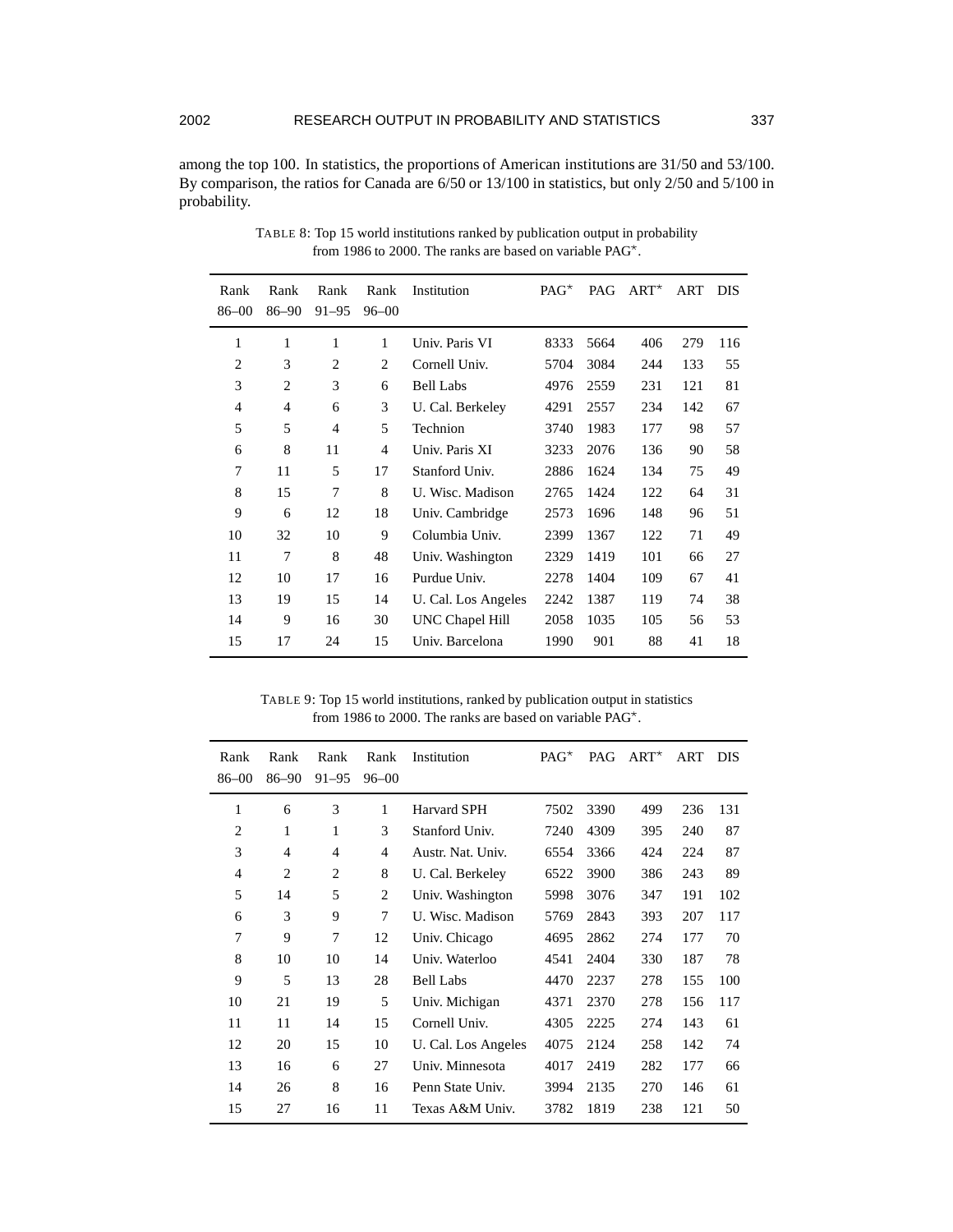| Rank | Institution             | PAG <sup>*</sup><br><b>DIS</b> | PAG<br><b>DIS</b> | $ART^*$<br><b>DIS</b> | ART<br><b>DIS</b> | <b>DIS</b> |
|------|-------------------------|--------------------------------|-------------------|-----------------------|-------------------|------------|
| 7    | City Univ. New York     | 131.0                          | 67.2              | 4.6                   | 2.5               | 15         |
| 12   | Univ. Barcelona         | 110.5                          | 50.0              | 4.9                   | 2.3               | 18         |
| 14   | Cornell Univ.           | 103.7                          | 56.1              | 4.4                   | 2.4               | 55         |
| 15   | Weierstrass Inst.       | 100.6                          | 49.9              | 3.7                   | 1.9               | 10         |
| 17   | Univ. Utah              | 99.6                           | 65.9              | 4.9                   | 3.3               | 14         |
| 21   | Univ. Provence          | 94.5                           | 51.5              | 4.3                   | 2.4               | 10         |
| 22   | Indiana Univ.           | 92.5                           | 59.9              | 4.9                   | 3.2               | 14         |
| 24   | U. Wisc. Madison        | 89.2                           | 46.0              | 3.9                   | 2.1               | 31         |
| 26   | Univ. Washington        | 86.3                           | 52.5              | 3.7                   | 2.5               | 27         |
| 28   | Univ. Western Australia | 86.1                           | 52.1              | 4.3                   | 2.7               | 14         |
| 32   | Colorado State Univ.    | 82.2                           | 43.2              | 4.0                   | 2.1               | 13         |
| 34   | Univ. British Columbia  | 81.8                           | 44.3              | 3.0                   | 1.8               | 21         |
| 38   | Hungarian Acad. Sci.    | 79.2                           | 46.1              | 4.1                   | 2.4               | 16         |
| 40   | Carleton Univ.          | 76.7                           | 36.4              | 3.3                   | 1.6               | 23         |
| 44   | Chalmers Univ.          | 74.8                           | 54.2              | 4.1                   | 3.0               | 19         |
|      |                         |                                |                   |                       |                   |            |

TABLE 10: Top 15 world institutions ranked by publication output in probability from 1986 to 2000. The ranks are based on variable  $PAG^*$ , conditional on  $DIS \geq 10$ .

TABLE 11: Top 15 world institutions ranked by publication output in statistics from 1986 to 2000. The ranks are based on variable PAG<sup>\*</sup>, conditional on DIS  $\geq 15$ .

| Rank | Institution            | $PAG^*$<br>DIS. | PAG<br>DIS | $ART^*$<br>DIS | ART<br>DIS <sup>-</sup> | <b>DIS</b> |
|------|------------------------|-----------------|------------|----------------|-------------------------|------------|
| 15   | Stanford Univ.         | 83.2            | 49.5       | 4.5            | 2.8                     | 87         |
| 18   | Rutgers Univ.          | 79.5            | 40.6       | 5.7            | 3.0                     | 40         |
| 20   | Carleton Univ.         | 78.4            | 40.3       | 5.2            | 2.7                     | 21         |
| 21   | U. Cal. Davis          | 77.3            | 42.3       | 4.8            | 2.6                     | 42         |
| 23   | Texas A&M Univ.        | 75.6            | 36.4       | 4.8            | 2.4                     | 50         |
| 24   | Austr. Nat. Univ.      | 75.3            | 38.7       | 4.9            | 2.6                     | 87         |
| 27   | Northwestern Univ.     | 74.3            | 48.8       | 4.7            | 3.2                     | 18         |
| 29   | Univ. Aarhus           | 74.1            | 50.0       | 5.0            | 3.5                     | 20         |
| 30   | U. Cal. Berkeley       | 73.3            | 43.8       | 4.3            | 2.7                     | 89         |
| 32   | Iowa State Univ.       | 72.6            | 40.1       | 4.6            | 2.6                     | 42         |
| 34   | Cornell Univ.          | 70.6            | 36.5       | 4.5            | 2.3                     | 61         |
| 35   | Carnegie Mellon Univ.  | 69.9            | 40.0       | 4.4            | 2.7                     | 54         |
| 41   | Univ. Chicago          | 67.1            | 40.9       | 3.9            | 2.5                     | 70         |
| 42   | Limburgs Univ. Centrum | 66.1            | 29.4       | 4.1            | 1.9                     | 16         |
| 44   | Penn. State Univ.      | 65.5            | 35.0       | 4.4            | 2.4                     | 61         |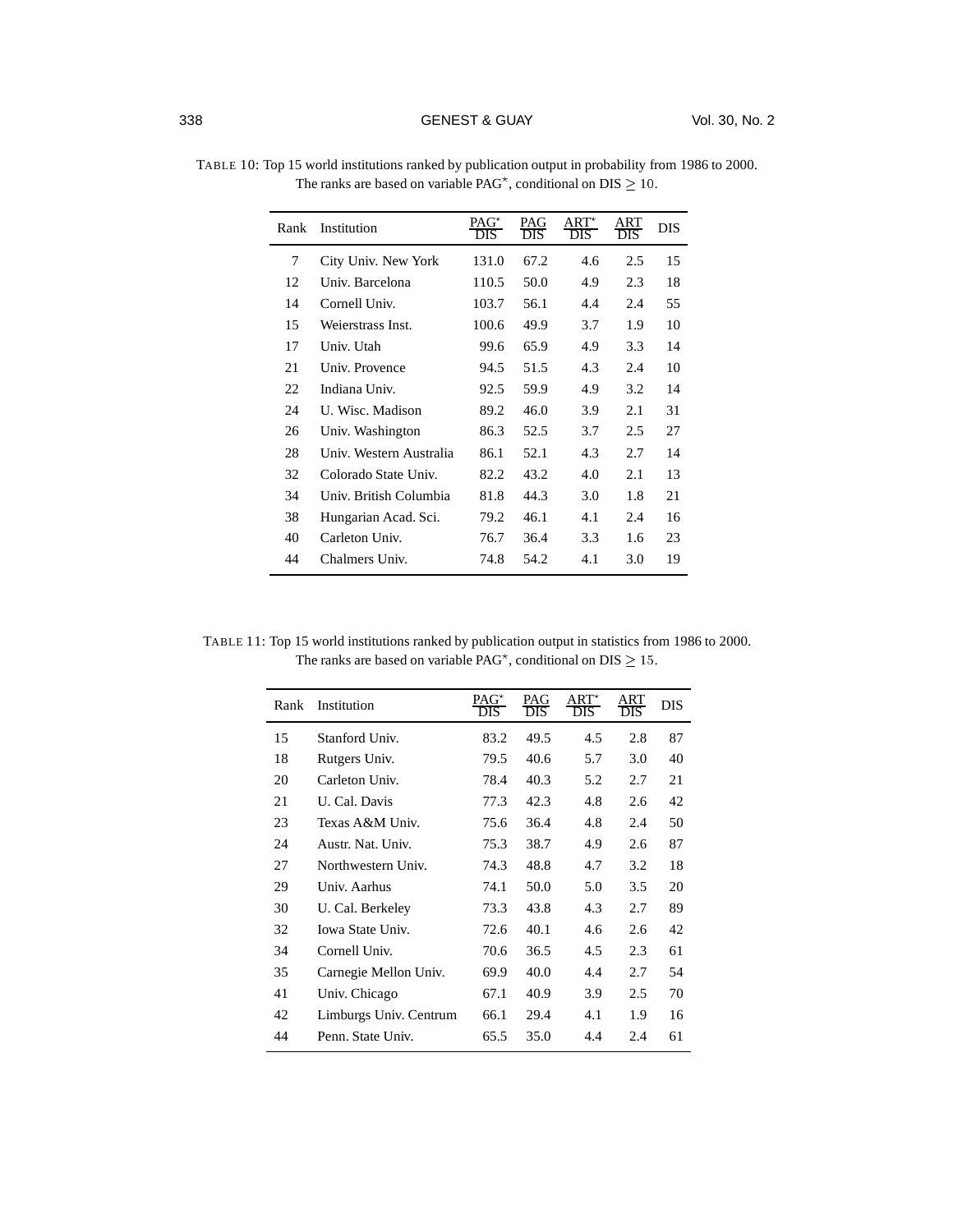# 2002 RESEARCH OUTPUT IN PROBABILITY AND STATISTICS 339

#### 5. CANADIANA

The data presented in Section 3 clearly show Canada's strength as a producer of new methodology in the statistical sciences between 1986 and 2000. In probability, it ranks 5th worldwide for gross national production, 8th when corrected for its population, and Canadian probabilists stand 16th in terms of productivity. Canada's performance in statistics is even more impressive: second in GNP and per capita, as well as second or third for productivity of its researchers among countries with sizable research groups.

To gain further insight into this performance, provincial rankings based on variables PAG<sup>\*</sup>, PAG<sup>\*</sup>/POP and PAG<sup>\*</sup>/DIS are given in Table 12. As in earlier studies, Ranking I (based on GNP) is in general agreement with population size. Ontario claims some 55% of the Canadian PAG<sup>\*</sup> total in each discipline, and adding Québec and British Columbia brings the ratio over 85% in both cases. Ranking II corrects for demography on the basis of the 1996 census figures. It illustrates, in particular, the sad state of underdevelopment of research in probabilityand statistics in French Canada. On the positive side, note that Nova Scotia and Newfoundland are better represented in statistics than one might expect from their size, as is Manitoba in probability theory.

Ranking III, based on PAG<sup>\*</sup>/DIS, shows that it is in British Columbia that probabilists and statisticians have been most productive in research during the study period. In both disciplines, Ontario and Québec rank second and fourth, respectively.

| I              | П              | Ш              | Province                | $PAG^*$        | PAG      | $ART^{\star}$  | ART      | <b>DIS</b>     |
|----------------|----------------|----------------|-------------------------|----------------|----------|----------------|----------|----------------|
| 1              | 1              | $\overline{2}$ | Ontario                 | 5429           | 2839     | 275            | 150      | 114            |
| $\overline{c}$ | $\overline{c}$ | 1              | <b>British Columbia</b> | 1747           | 948      | 69             | 41       | 27             |
| 3              | $\overline{4}$ | 4              | Ouébec                  | 1555           | 919      | 94             | 58       | 48             |
| $\overline{4}$ | 5              | 5              | Alberta                 | 496            | 288      | 36             | 21       | 22             |
| 5              | 3              | 3              | Manitoba                | 409            | 176      | 22             | 9        | 9              |
| 6              | 6              | 6              | Nova Scotia             | 131            | 74       | 7              | 4        | 6              |
| 7              | 7              | 7              | Saskatchewan            | 125            | 91       | 10             | 7        | 6              |
| 8              | 8              | 8              | New Brunswick           | 32             | 16       | 5              | 3        | 3              |
| 9              | 9              | 9              | Newfoundland            | 9              | 5        | 1              | 1        | 1              |
| 10             | 10             | 10             | Prince Edward Island    | $\overline{0}$ | $\theta$ | $\theta$       | $\theta$ | $\theta$       |
| 1              | 1              | 2              | Ontario                 | 18133          | 9724     | 1319           | 725      | 401            |
| $\overline{2}$ | 5              | 4              | Ouébec                  | 5557           | 2992     | 398            | 227      | 140            |
| 3              | 3              | 1              | British Columbia        | 4033           | 2183     | 276            | 155      | 86             |
| $\overline{4}$ | 6              | 6              | Alberta                 | 1890           | 1152     | 144            | 88       | 54             |
| 5              | $\overline{2}$ | 3              | Nova Scotia             | 1109           | 555      | 74             | 40       | 26             |
| 6              | 7              | 9              | Manitoba                | 748            | 407      | 62             | 34       | 27             |
| 7              | $\overline{4}$ | 5              | Newfoundland            | 526            | 332      | 39             | 26       | 15             |
| 8              | 8              | 8              | New Brunswick           | 344            | 166      | 25             | 13       | 12             |
| 9              | 10             | 7              | Saskatchewan            | 203            | 112      | 16             | 9        | 6              |
| 10             | 9              | 10             | Prince Edward Island    | 38             | 19       | $\overline{c}$ | 1        | $\overline{c}$ |

TABLE 12: Canadian provinces ranked by research output in probability (top) and statistics (bottom) from 1986 to 2000, as measured by PAG<sup>\*</sup> (I), PAG<sup>\*</sup>/POP (II) and PAG<sup>\*</sup>/DIS (III).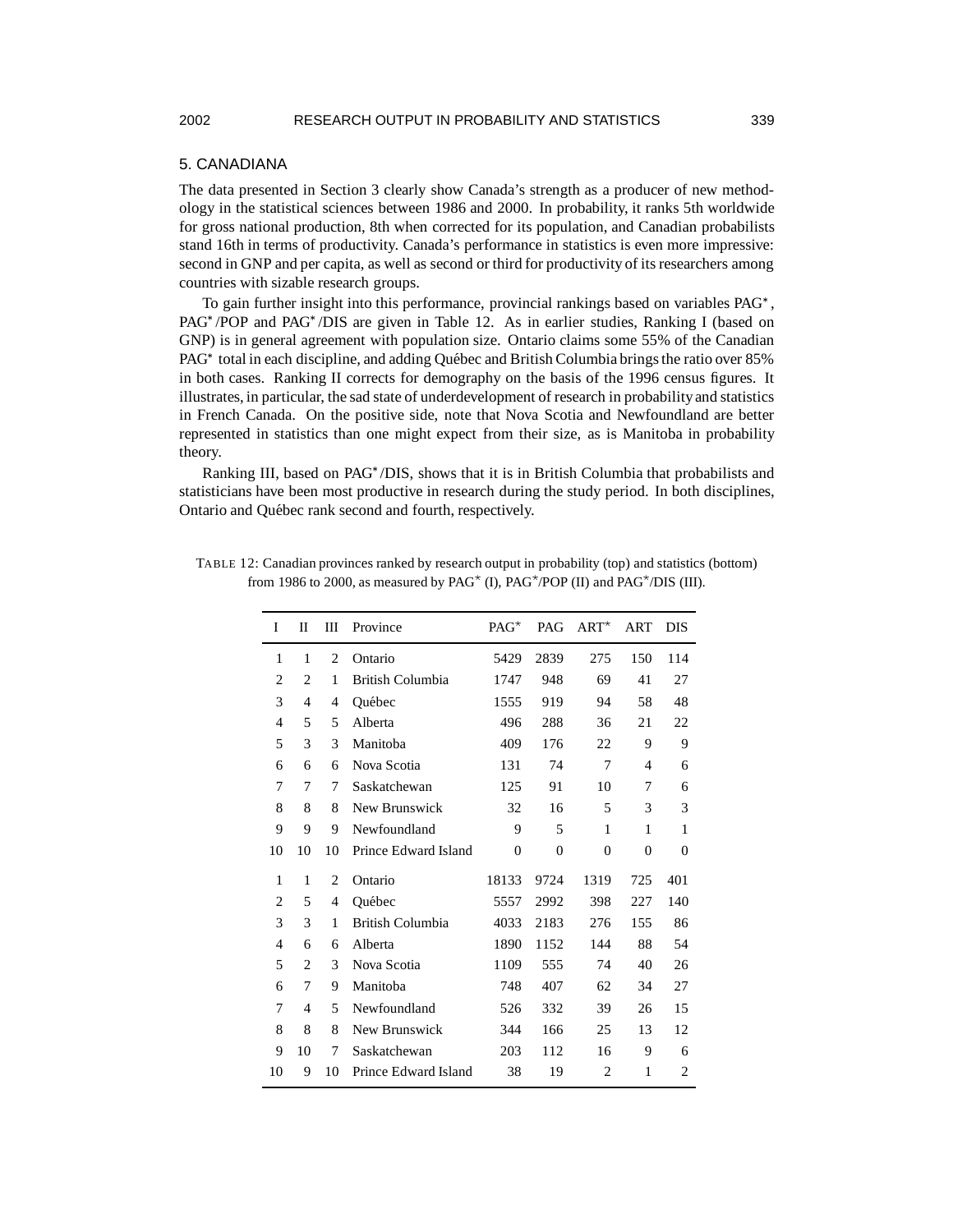| Rank | Institution            | $PAG^*$ | PAG | $ART^{\star}$ | ART            | <b>DIS</b> | $Rank_{\text{DIS}}$ |
|------|------------------------|---------|-----|---------------|----------------|------------|---------------------|
| 18   | Carleton Univ.         | 1765    | 838 | 75            | 37             | 23         | 14                  |
| 19   | Univ. British Columbia | 1717    | 931 | 64            | 38             | 21         | 12                  |
| 78   | Univ. Toronto          | 823     | 365 | 44            | 21             | 27         | 138                 |
| 109  | Univ. Ottawa           | 608     | 322 | 33            | 17             | 13         | 68                  |
| 121  | York Univ.             | 535     | 343 | 29            | 19             | 12         | 77                  |
| 128  | McGill Univ.           | 518     | 335 | 24            | 17             | 11         | 67                  |
| 147  | McMaster Univ.         | 458     | 242 | 22            | 12             | 8          |                     |
| 174  | Univ. Alberta          | 394     | 209 | 27            | 15             | 17         | 160                 |
| 181  | Univ. Waterloo         | 389     | 279 | 27            | 20             | 13         | 141                 |
| 240  | Univ. Manitoba         | 230     | 107 | 12            | 6              | 6          |                     |
| 264  | Univ. Laval            | 196     | 74  | 10            | $\overline{4}$ | 7          |                     |
| 278  | Univ. Western Ontario  | 181     | 106 | 10            | 6              | 6          |                     |
| 280  | Univ. Winnipeg         | 179     | 69  | 10            | $\overline{4}$ | 3          |                     |
| 292  | Concordia Univ.        | 166     | 85  | 15            | 8              | 8          |                     |
| 299  | Ecole Polytechnique    | 157     | 137 | 14            | 12             | 5          |                     |
|      |                        |         |     |               |                |            |                     |

TABLE 13: Top 15 Canadian institutions ranked by publication output in probability from 1986 to 2000. The left-most column gives their worldwide ranks, as measured by variable PAG<sup>\*</sup>; the right-most column gives their ranks based on PAG\*/DIS, conditional on  $DIS \geq 10$ .

| TABLE 14: Top 15 Canadian institutions ranked by publication output in statistics from 1986 to 2000. |
|------------------------------------------------------------------------------------------------------|
| The left-most column gives their worldwide ranks, as measured by variable $PAG^*$ ;                  |
| the right-most column gives their world rank, based on $PAG^* / DIS$ , conditional on $DIS > 15$ .   |

| Rank | Institution              | $PAG^*$ | PAG  | $ART^{\star}$ | ART DIS |    | $Rank_{\rm DIS}$ |
|------|--------------------------|---------|------|---------------|---------|----|------------------|
| 8    | Univ. Waterloo           | 4541    | 2404 | 330           | 187     | 78 | 27               |
| 22   | Univ. Toronto            | 3118    | 1701 | 226           | 125     | 60 | 44               |
| 36   | Univ. British Columbia   | 2444    | 1387 | 155           | 93      | 43 | 31               |
| 52   | Carleton Univ.           | 1647    | 846  | 109           | 56      | 21 | 3                |
| 55   | McGill Univ.             | 1514    | 810  | 104           | 58      | 29 | 43               |
| 59   | Univ. Alberta            | 1469    | 898  | 109           | 67      | 33 | 71               |
| 62   | Univ. Montréal           | 1410    | 790  | 103           | 63      | 34 | 80               |
| 63   | Univ. Western Ontario    | 1385    | 875  | 104           | 65      | 36 | 94               |
| 66   | <b>Statistics Canada</b> | 1354    | 629  | 89            | 44      | 50 | 157              |
| 78   | Simon Fraser Univ.       | 1187    | 590  | 91            | 46      | 28 | 78               |
| 92   | York Univ.               | 1030    | 615  | 76            | 47      | 19 | 36               |
| 95   | Univ. Laval              | 985     | 533  | 69            | 39      | 17 | 29               |
| 98   | McMaster Univ.           | 960     | 504  | 85            | 45      | 32 | 140              |
| 110  | Univ. Ottawa             | 877     | 549  | 50            | 33      | 13 |                  |
| 118  | Univ. Windsor            | 805     | 385  | 58            | 28      | 20 | 85               |
|      |                          |         |      |               |         |    |                  |

Additional details are provided by Tables 13 and 14, where the top 15 Canadian institutions are listed, with their overall rank in the two disciplines. Three of them are in the top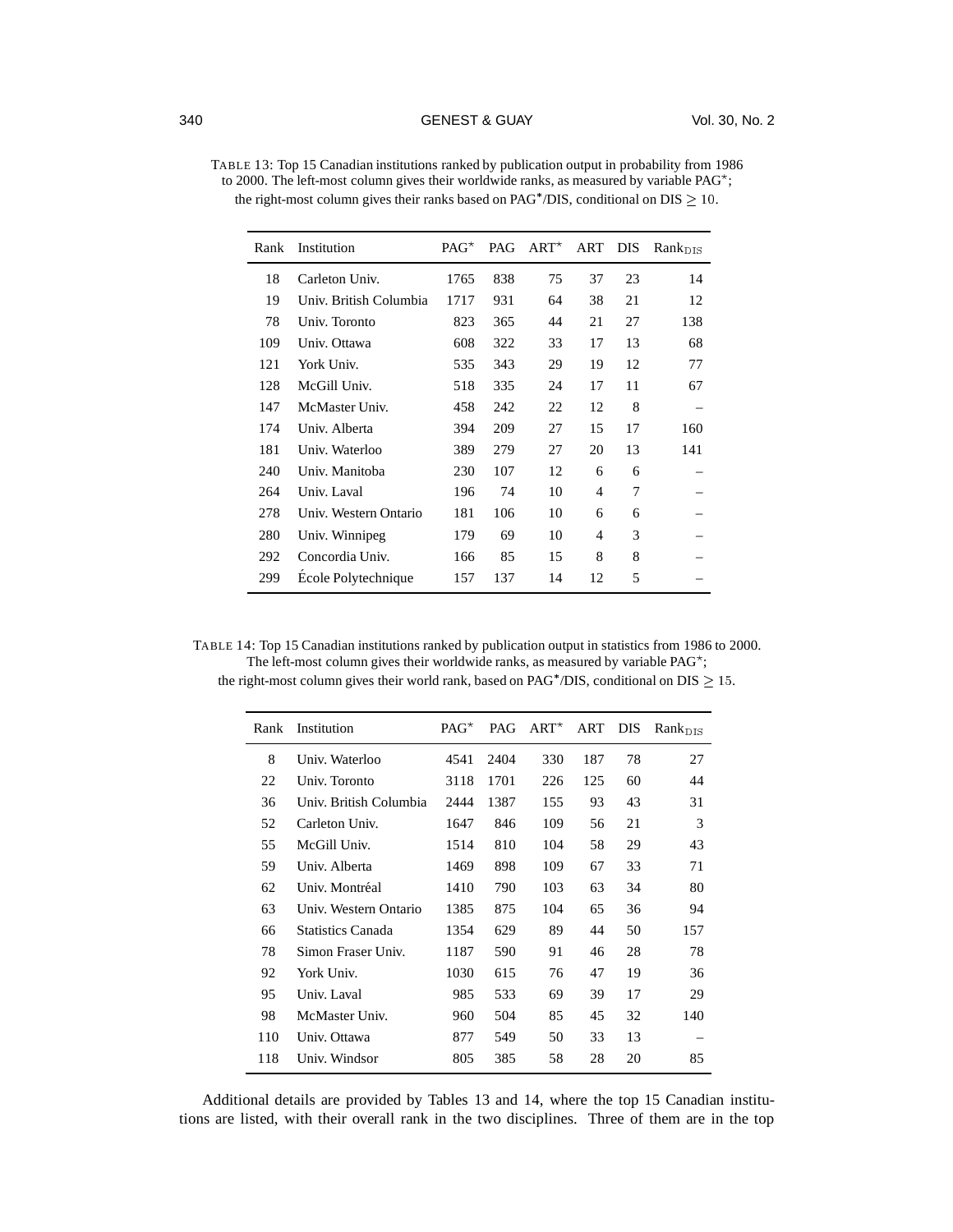## 2002 RESEARCH OUTPUT IN PROBABILITY AND STATISTICS 341

100 worldwide in probability (Carleton University, The University of British Columbia, University of Toronto), the first two among the best 20. As for Canada's excellence in statistics, it translates into no fewer than 13 of its institutions ranking in the top 100: six from Ontario (University of Waterloo, University of Toronto, Carleton University, The University of Western Ontario, York University, McMaster University), three from Québec (McGill University, Université de Montréal, Université Laval), two from British Columbia (The University of British Columbia, Simon Fraser University), one from Alberta (University of Alberta), and the federal agency Statistics Canada.

The right-most column of Tables 13 and 14 also gives the world rank of Canadian institutions as a function of their number of distinct contributors to probability and statistics between 1986 and 2000. Identified there are the five groups of Canadian probabilists who are among the 100 most productive in the world, on a per capita basis. Researchers at The University of British Columbia and at Carleton University are particularly strong, ranking 12th and 14th worldwide.

Canada can also take pride in the fact that 13 statistics groups across the nation rank among the 100 most productive in the world. Carleton University is impressive in third position, followed by Waterloo (27th) and Laval (29th). In addition to institutions listed in Table 14, Dalhousie University ranks 90th on a per capita basis, although based on variable PAG\*, it is only 142nd worldwide.

| Country              | Ranks among 100 most<br>prolific probabilists | Ranks among 100 most<br>prolific statisticians |
|----------------------|-----------------------------------------------|------------------------------------------------|
| Argentina            |                                               | 68                                             |
| Australia            | 22, 59, 75, 78                                | 1,93                                           |
| Austria              | 66                                            |                                                |
| Belgium              | 56, 60, 85                                    | 30, 69, 75                                     |
| <b>Brazil</b>        | 35, 50, 61                                    |                                                |
| Canada               | 8, 11, 16                                     | 7, 18, 34, 52, 81                              |
| China                | 34                                            | 100                                            |
| Denmark              | 25                                            | 70                                             |
| France               | 1, 10, 13, 19, 24, 26, 42, 57, 87, 89, 93     | 64                                             |
| Germany              | 14, 18, 45, 62, 65, 81, 83, 86, 95            | 8, 20, 41                                      |
| Israel               | 12, 15, 40, 41                                |                                                |
| Italy                | 96                                            |                                                |
| Japan                | 72                                            |                                                |
| Netherlands          | 73                                            | 59,80                                          |
| Spain                | 3                                             |                                                |
| Sweden               | 90                                            |                                                |
| Switzerland          | 48, 82                                        |                                                |
| Taiwan               |                                               | 44                                             |
| United Kingdom       | 33, 94                                        | 24, 26, 60, 67, 86 87, 99                      |
| <b>United States</b> | 50 other ranks                                | 73 other ranks                                 |
| <b>USSR</b>          | 92                                            |                                                |

TABLE 15: Break-down of the 100 most prolific probabilists and statisticians by country, based on the location of the institution where they did most of their work in the period 1986–2000.